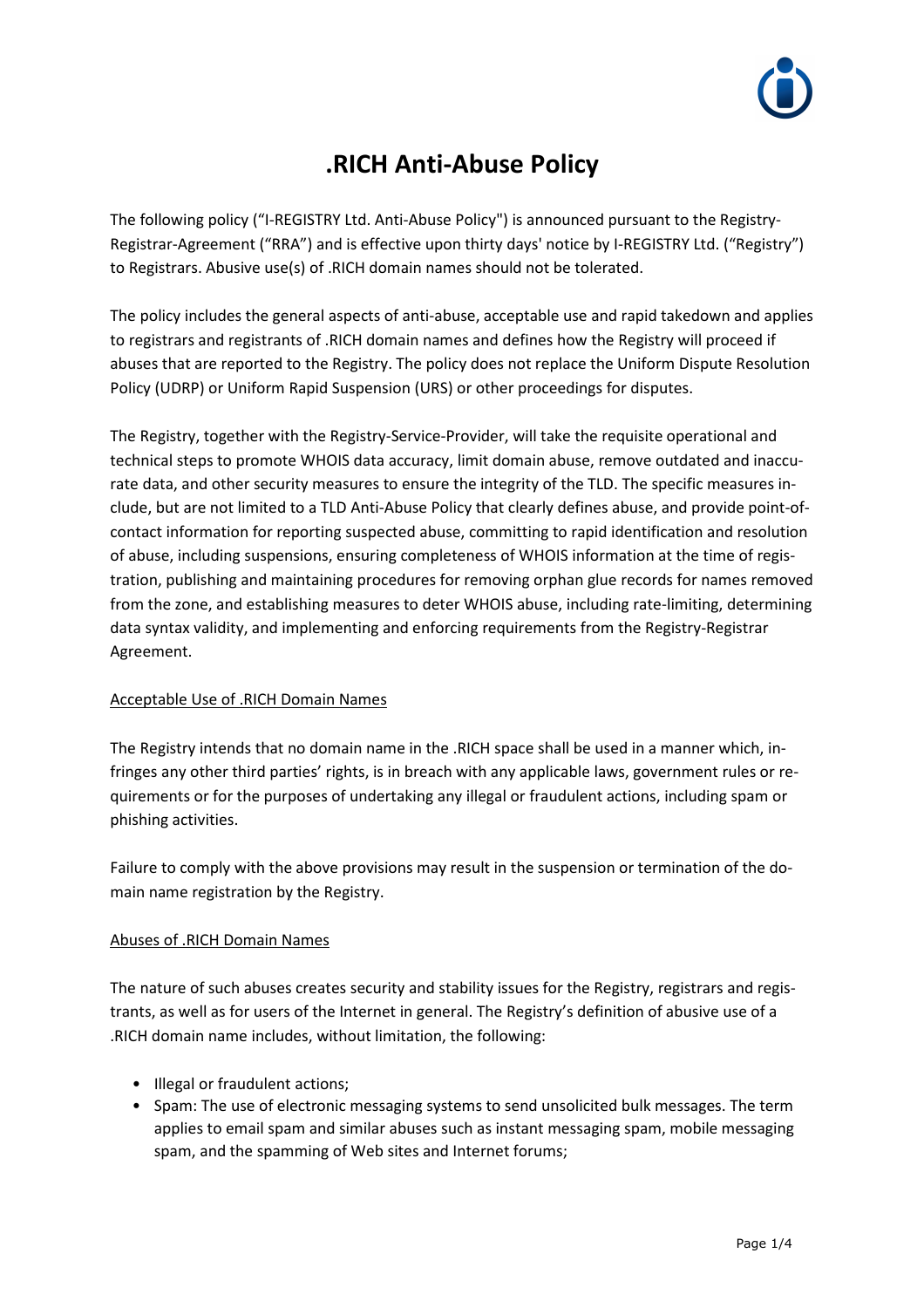

- Phishing: The use of counterfeit Web pages that are designed to trick recipients into divulging sensitive data such as personally identifying information, usernames, passwords, or financial data;
- Pharming: The redirecting of unknowing users to fraudulent sites or services, typically through, but not limited to, DNS hijacking or poisoning;
- Willful distribution of malware: The dissemination of software designed to infiltrate or damage a computer system without the owner's informed consent. Examples include, without limitation, computer viruses, worms, keyloggers, and Trojan horses.
- Malicious fast-flux hosting: Use of fast-flux techniques with a botnet to disguise the location of web sites or other Internet services, or to avoid detection and mitigation efforts, or to host illegal activities.
- Botnet command and control: Services run on a domain name that are used to control a collection of compromised computers or "zombies," or to direct distributed denial-of-service attacks (DDoS attacks);
- Distribution of child pornography; and
- Illegal Access to Other Computers or Networks: Illegally accessing computers, accounts, or networks belonging to another party, or attempting to penetrate security measures of another individual's system (often known as "hacking"). Also, any activity that might be used as a precursor to an attempted system penetration (e.g., port scan, stealth scan, or other information gathering activity).

## Rapid Takedown of .RICH Domain Names

The Registry reserves the right to deny, cancel or transfer any registration or transaction that it deems necessary, in its discretion; (1) to protect the integrity and stability of the Registry; (2) to comply with any applicable laws, government rules or requirements, requests of law enforcement, in compliance with any dispute resolution process; (3) to avoid any liability, civil or criminal, on the part of the Registry, as well as its affiliates, subsidiaries, officers, directors, and employees; (4) for violations of this Agreement and its Exhibits; or (5) to correct mistakes made by the Registry or any Registrar in connection with a domain name registration. The Registry also reserves the right to place a domain name on hold, lock, or similar status during resolution of a dispute.

If a registrar does not take action within a time period indicated by the Registry (usually 24 hours), the Registry might then decide to take action itself. At all times, the Registry reserves the right to act directly and immediately if the potential harm to Internet users seems significant or imminent, with or without notice to the sponsoring registrar.

The Registry will be prepared to call upon relevant law enforcement bodies as needed. There are certain cases, for example, Illegal pharmacy domains, where the Registry will contact the Law Enforcement Agencies to share information about these domains, provide all the evidence collected and work closely with them before any action will be taken for suspension. The specific action is often dependent upon the jurisdiction of which the Registry, although the operator in all cases will adhere to applicable laws and regulations.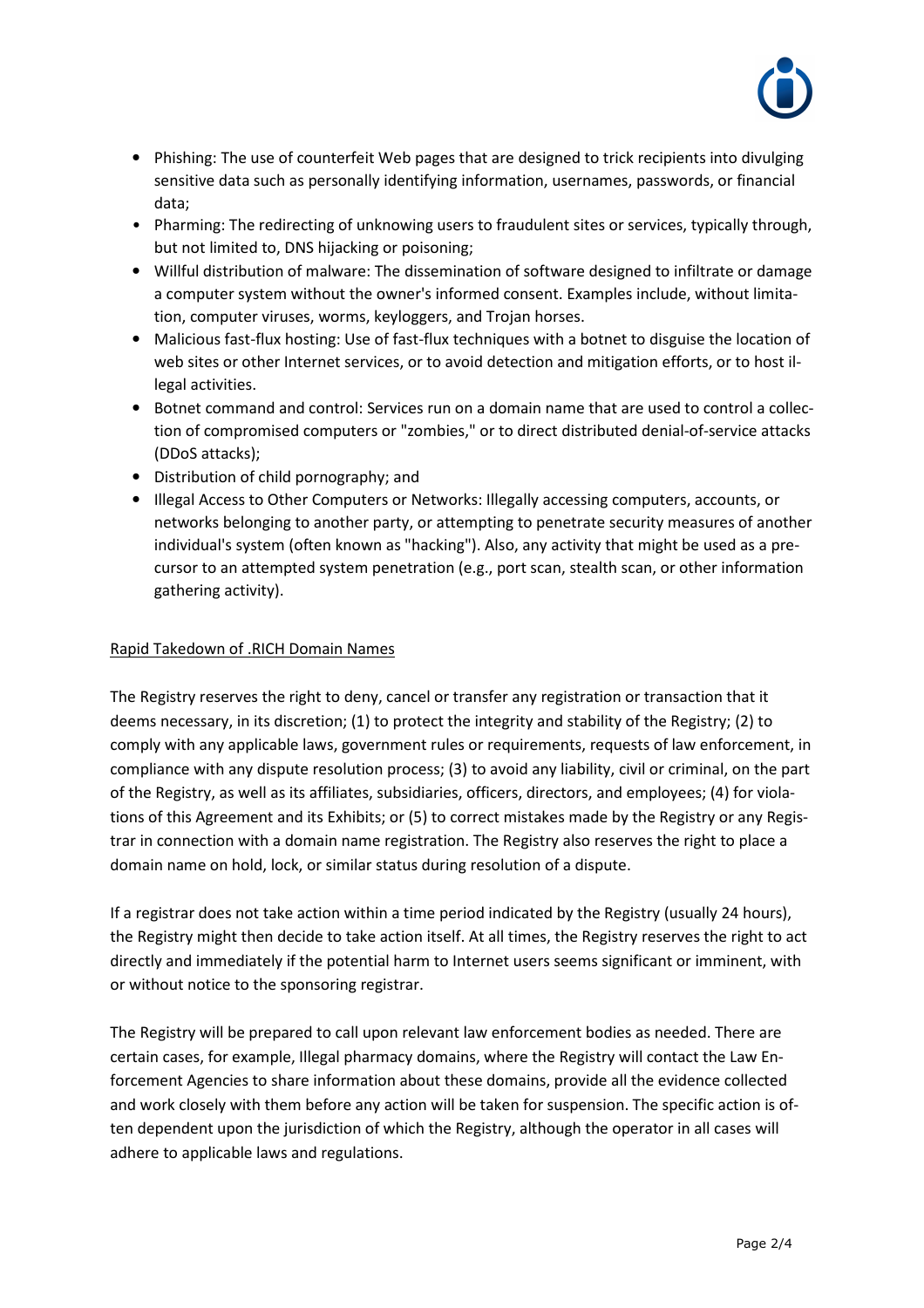

When valid court orders or seizure warrants are received from courts or law enforcement agencies of relevant jurisdiction, the Registry will order execution in an expedited fashion. Compliance with these will be a top priority and will be completed as soon as possible and within the defined timelines of the order. There are certain cases where Law Enforcement Agencies request information about a domain including but not limited to:

- Registration information
- History of a domain, including recent updates made
- Other domains associated with a registrant's account
- Patterns of registrant portfolio

Requests for such information is handled on a priority basis and sent back to the requestor as soon as possible. The Registry sets a goal to respond to such requests within 24 hours.

The Registry may also engage in proactive screening of its zone for malicious use of the domains in the gTLD, and report problems to the sponsoring registrars. The Registry could take advantage of a combination of the following resources, among others:

- Blocklists of domain names and name servers published by organizations such as SURBL and Spamhaus.
- Anti-phishing feeds, which will provide URLs of compromised and maliciously registered domains being used for phishing.
- Analysis of registration or DNS query data [DNS query data received by the gTLD name servers.]

The Registry will keep records and track metrics regarding abuse and abuse reports. These will include:

- Number of abuse reports received by the Registry's abuse point of contact described above;
- Number of cases and domains referred to registrars for resolution;
- Number of cases and domains where the Registry took direct action;
- Resolution times;
- Number of domains in the gTLD that have been blacklisted by major anti-spam blocklist providers, and;
- Phishing site uptimes in the gTLD.

# Removal of orphan glue records

By definition, orphan glue records used to be glue records. Glue records are related to delegations and are necessary to guide iterative resolvers to delegated name servers. A glue record becomes an orphan when its parent name server record is removed without also removing the corresponding glue record. (Please reference the ICANN SSAC paper SAC048 at:

http://www.icann.org/en/committees/security/sac048.pdf.) Orphan glue records may be created when a domain (example1.tld) is placed on EPP ServerHold or ClientHold status. When placed on Hold, the domain is removed from the zone and will stop resolving. However, any child name servers